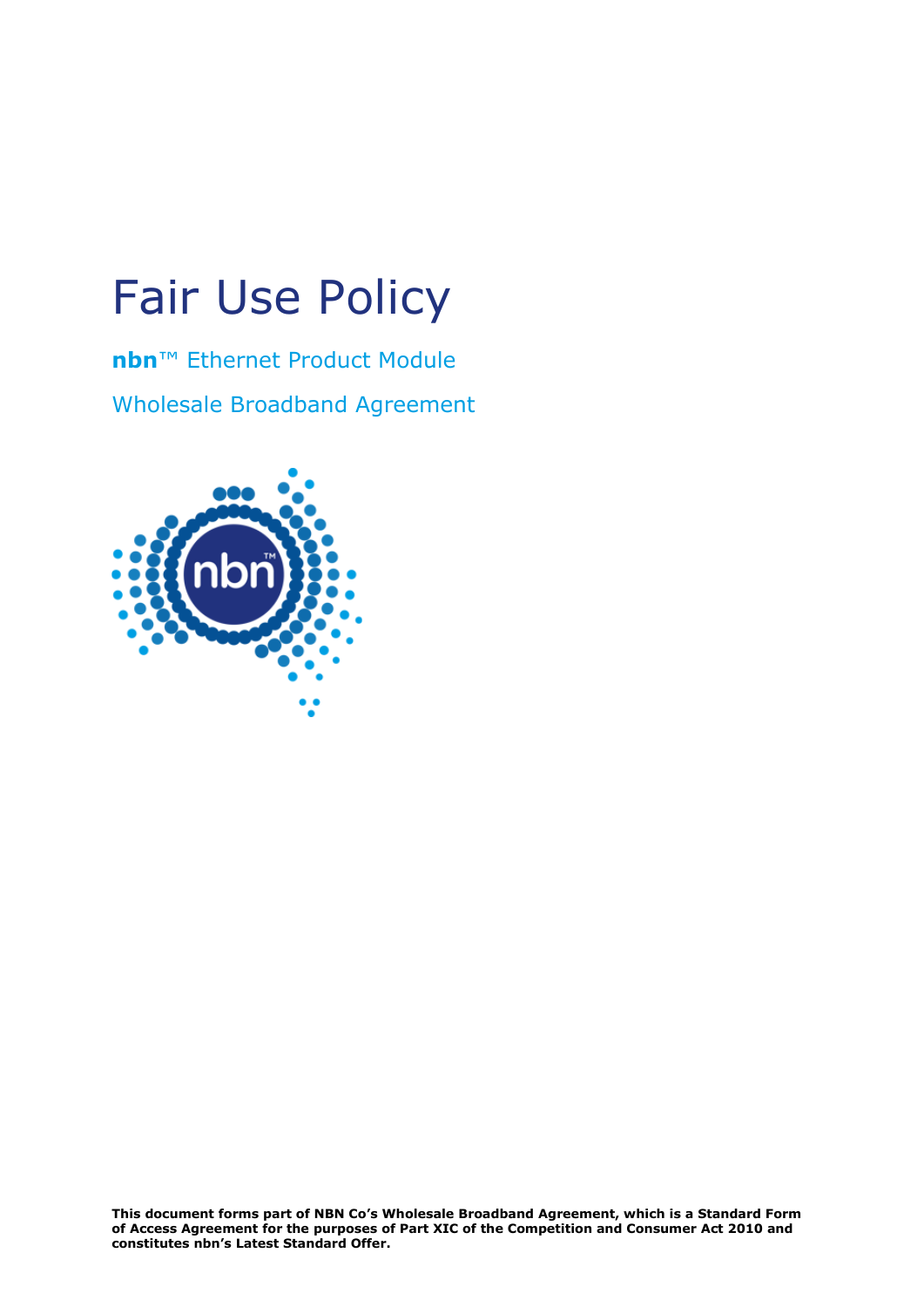

# Fair Use Policy

**nbn**™ Ethernet Product Module

Wholesale Broadband Agreement

| <b>Version</b> | <b>Description</b>                                                                        | Effective Date   |
|----------------|-------------------------------------------------------------------------------------------|------------------|
| 4.0            | First issued version of WBA 4                                                             | 1 December 2020  |
| 4.1            | Amendments to update average download usage<br>and CVC Class thresholds for nbn™ Ethernet | 21 December 2021 |
|                | (Satellite)                                                                               |                  |

#### **Copyright**

This document is subject to copyright and must not be used except as permitted below or under the Copyright Act 1968 (Cth). You must not reproduce or publish this document in whole or in part for commercial gain without the prior written consent of **nbn**. You may reproduce and publish this document in whole or in part for educational or non-commercial purposes as approved by **nbn** in writing.

Copyright © 2021 nbn co limited. All rights reserved. Not for general distribution.

#### **Disclaimer**

This document is provided for information purposes only. The recipient must not use this document other than with the consent of **nbn** and must make its own inquiries as to the currency, accuracy and completeness of this document and the information contained in it. The contents of this document should not be relied upon as representing **nbn**'s final position on the subject matter of this document, except where stated otherwise. Any requirements of **nbn** or views expressed by **nbn** in this document may change as a consequence of **nbn** finalising formal technical specifications, or legislative and regulatory developments.

#### **Environment**

**nbn** asks that you consider the environment before printing this document.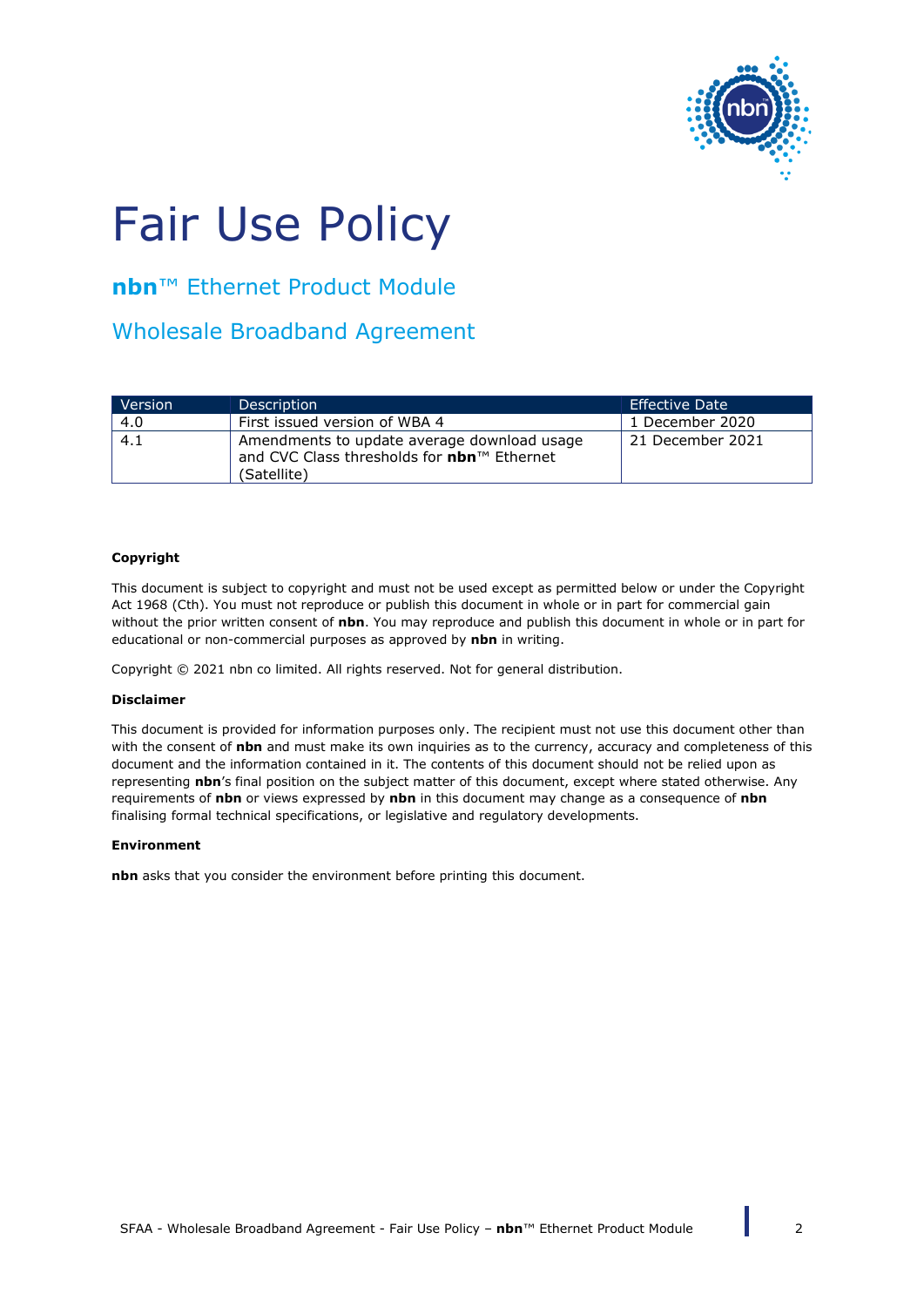*Section [1](#page-2-0) sets out the purpose and objectives of this nbn™ Ethernet Fair Use Policy.*

## <span id="page-2-0"></span>1. Purpose and objectives

- (a) The purpose of this **nbn**™ Ethernet Fair Use Policy is to support the consistent supply of relevant products to all of **nbn**'s retail service providers and ultimately to end users as expected by both parties as at the Execution Date, recognising that the **nbn**™ Infrastructure is a shared resource and the activities of one person can detrimentally affect the use of the **nbn**™ Infrastructure or relevant **nbn** products or services by another person.
- (b) The objectives that this **nbn**™ Ethernet Fair Use Policy aims to meet are as follows:
	- (i) avoid adverse impacts on the quality or reliability of the **nbn**™ Infrastructure, or the consistent supply of any relevant **nbn** products and services to all **nbn** retail service providers and ultimately to end users, by ensuring that RSP does not use, or permit others to use, **nbn**'s products or services in an excessive or unreasonable manner;
	- (ii) permit use of the **nbn**™ Infrastructure and **nbn**™ Ethernet in accordance with the relevant terms of the WBA; and
	- (iii) enable **nbn** to deliver products and services in a commercially sustainable manner.

*Section [2](#page-2-1) sets out the application of this nbn™ Ethernet Fair Use Policy.*

# <span id="page-2-1"></span>2. Application

This **nbn**™ Ethernet Fair Use Policy applies to RSP's use of the **nbn**™ Infrastructure and **nbn**™ Ethernet. This document forms part of the **nbn**™ Ethernet Product Module.

*Section [3](#page-2-2) sets out what the AVC has been designed for.*

## <span id="page-2-2"></span>3. Fair use

- 3.1 **nbn**™ Ethernet Product design
- (a) **nbn** and RSP agree that the AVC TC-4:
	- (i) has been designed for use as an input to the supply of Mass Market Retail Products for use within a single Premises; and
	- (ii) is supplied to RSP using shared network resources (including parts that are contended) over which **nbn** supplies other products and services to RSP and Other RSPs.
- (b) **nbn** and RSP agree that AVC TC-1 and AVC TC-2 have been designed for use as inputs to the supply of Performance Engineered Retail Products for use within a single Premises.

### 3.2 Allowed devices and plans

Except as set out in sections [4.3,](#page-4-0) [4.5,](#page-5-0) and [4.6,](#page-6-0) sections [3](#page-2-2) and [4](#page-3-0) are not intended to limit:

(a) the types or ranges of plans for Mass Market Retail Products offered by RSP or any Downstream Service Providers provided that they rely on AVC TC-4 as an input;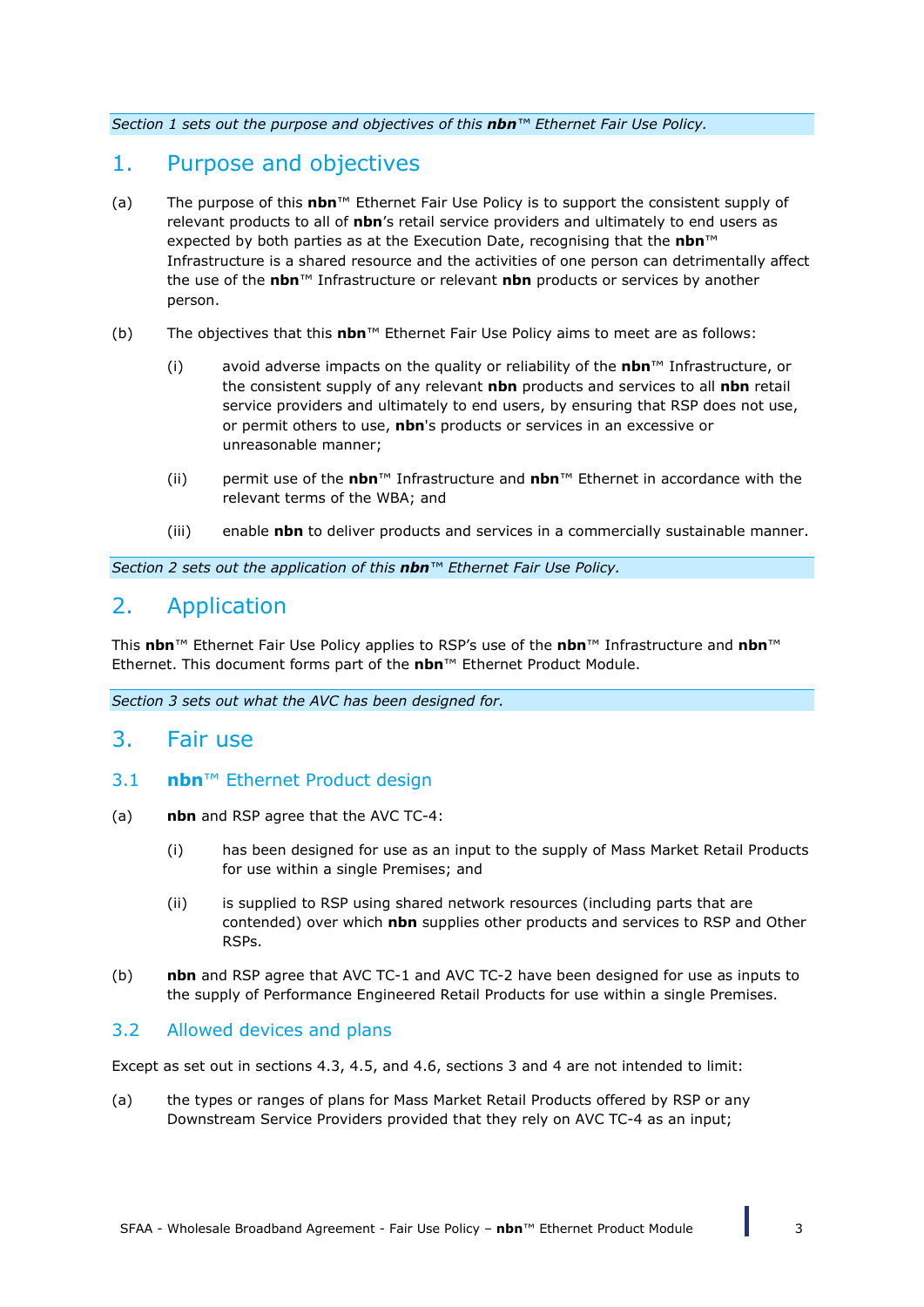- (b) the types or ranges of plans for Performance Engineered Retail Products offered by RSP or any Downstream Service Providers provided that they rely on AVC TC-2 or AVC TC-1 as an input; or
- (c) the types of networking devices that may be offered by RSP or any Downstream Service Providers in connection with any Mass Market Retail Products or Performance Engineered Retail Products which rely on the AVC as an input, provided that:
	- (i) each such networking device is intended to be used by End Users:
		- (A) within a single Premises only in connection with the applicable Mass Market Retail Product or Performance Engineered Retail Product that the networking device is offered for; or
		- (B) as permitted under a Permitted Fair Use Policy Exemptions document; and
	- (ii) without limiting the foregoing, the traffic volumes being managed or handled by the networking device do not exceed the traffic volumes that:
		- (A) would reasonably be expected to be managed or handled by a networking device when used within a single Premises only in connection with the applicable Mass Market Retail Product or Performance Engineered Retail Product that the networking device is offered for; or
		- (B) are permitted under a Permitted Fair Use Policy Exemptions document.

*Section [4](#page-3-0) sets out the meaning of Unfair Use and RSP obligations in relation to use of nbn™ Infrastructure and nbn™ Ethernet.*

## <span id="page-3-0"></span>4. Unfair Use

### 4.1 Obligations of RSPs, Downstream Service Providers and Contracted End Users

- (a) RSP must not, and must ensure its Personnel do not, engage in Unfair Use.
- (b) RSP must ensure that the contracts it enters into with Downstream Service Providers and Contracted End Users contain valid and enforceable provisions which:
	- (i) prohibit Downstream Service Providers and End Users from engaging in Unfair Use; and
	- (ii) entitle RSP to take steps to stop and/or prevent that Unfair Use (whether by way of disconnection or deactivation of equipment or suspension of the supply of the RSP Product or otherwise).

#### <span id="page-3-1"></span>4.2 Meaning of Unfair Use

In this **nbn**™ Ethernet Fair Use Policy, **Unfair Use** means use of the **nbn**™ Infrastructure or **nbn**™ Ethernet that:

- (a) is expressly prohibited, exceeds an express limitation, or is expressly described as Unfair Use in sections [4.3](#page-4-0) to [4.6;](#page-6-0) or
- (b) creates a risk to:
	- (i) the integrity of the **nbn**™ Infrastructure;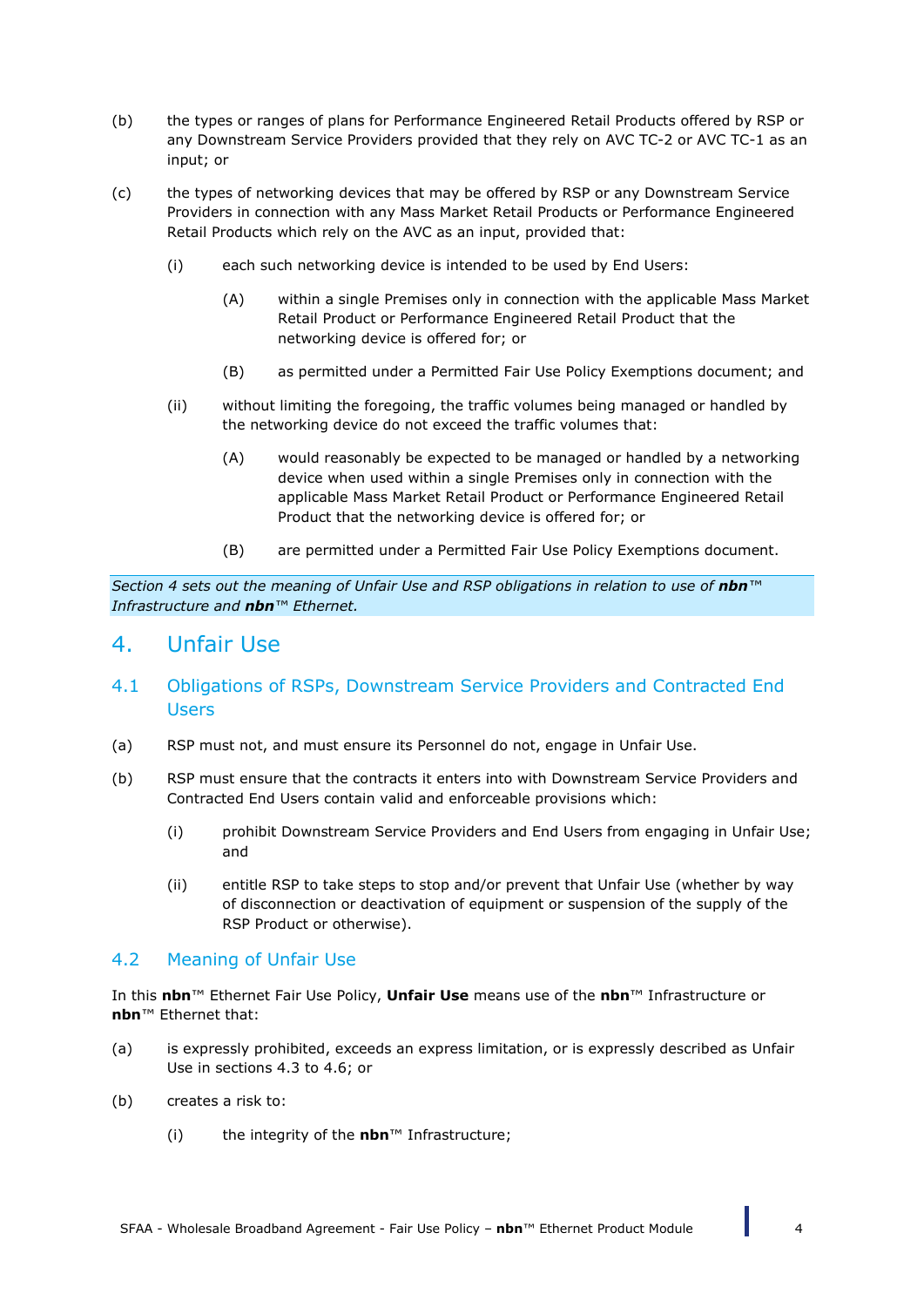- (ii) the integrity of the network, systems, equipment or facilities of RSP or any Other RSP used in connection with the **nbn**™ Network or at the National Test Facility;
- (iii) the quality or reliability of the **nbn**™ Infrastructure, or the consistent supply of any relevant **nbn** product or service supplied by **nbn** to RSP or any Other RSP; or
- (iv) the health or safety of any person,

but excludes any use of the **nbn**™ Infrastructure or **nbn**™ Ethernet that is permitted under a Permitted Fair Use Policy Exemptions document.

Examples of conduct that may constitute Unfair Use include:

- 1. use of the **nbn**™ Infrastructure or **nbn**™ Ethernet in a way that causes or may cause interference, disruption, congestion or, more generally, sub-optimal network performance; and
- 2. undertaking (or attempting to undertake) any of the following activities without authorisation:
	- (a) disabling, disrupting or interfering with the regular working of any service or network, including, without limitation, via means of overloading it, denial of service attacks or flooding a network;
	- (b) probing, scanning or testing the vulnerability of a system or network; or
	- (c) breaching the security or authentication measures for a service or network.

#### <span id="page-4-0"></span>4.3 Unfair Use of the AVC

- (a) RSP must not use the AVC, or permit a Downstream Service Provider or Contracted End User to use an RSP Product or Downstream Product that relies on the AVC as an input:
	- (i) to support Data Aggregation;
	- (ii) to support connections for the purpose of providing or enabling Carrier, Carriage Service Provider or Content Service Provider interconnection; or
	- (iii) in respect of AVC TC-4, in any other way which **nbn** considers, acting reasonably, to be inappropriate or excessive, as notified by **nbn** to RSP from time to time.
- <span id="page-4-2"></span><span id="page-4-1"></span>(b) Any use by:
	- (i) RSP of the AVC for the purpose of supplying broadband services to Premises other than to the Premises in respect of which the relevant Ordered Product has been ordered (including for the purpose of supplying broadband services to multiple Premises within Multi-Premises Sites), constitutes Unfair Use by RSP; and
	- (ii) a Downstream Service Provider or Contracted End User of an RSP Product or Downstream Product that relies on the AVC, for the purpose stated in section [4.3\(b\)\(i\),](#page-4-1) constitutes Unfair Use by the Downstream Service Provider or Contracted End User (as the case may be).

*Example: A building manager for a multi-tenancy office building (where each business' office is a different addressable location) seeks to use a single nbn™ Ethernet-based RSP Product to provide a building-wide Wi-Fi system. The building manager would not be entitled to use the RSP Product to satisfy the broadband needs of each of the different tenants in the building within their tenancies.*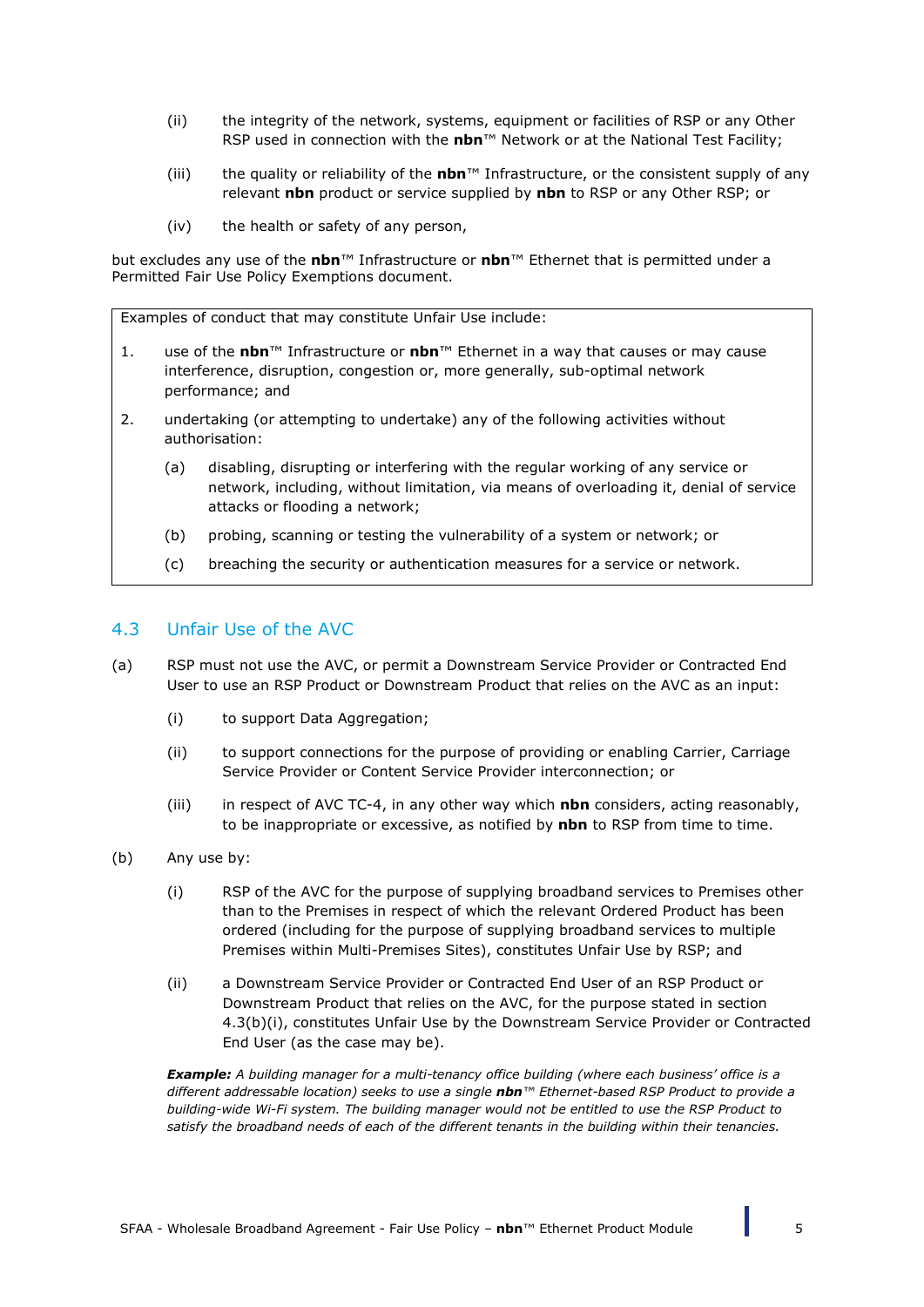### <span id="page-5-4"></span>4.4 Unfair Use regarding the Satellite Network

- <span id="page-5-1"></span>(a) Each of the following uses of **nbn**™ Ethernet (Satellite) and the **nbn**™ Infrastructure in connection with **nbn**™ Ethernet (Satellite) constitute Unfair Use:
	- (i) modifying AVCs to change the associated CVC with unreasonable frequency or in unreasonable volumes (as determined by **nbn**, acting reasonably);
	- (ii) offering RSP Products, or permitting the offer of Downstream Products, with features which contribute, to an unreasonable degree, to **nbn** deprioritising data transfers or reducing data transfer rates under section [4.5](#page-5-0) of this **nbn**™ Ethernet Fair Use Policy or section 3.7(d) of the **nbn**™ Ethernet Product Description (as determined by **nbn** acting reasonably);

*Note: Features of RSP Products or Downstream Products that may result in a contravention of section [4.4\(a\)\(ii\)](#page-5-1) include large base download or upload allowances, 'bonus' or 'top-up' data, and data offered on a shaped basis after a usage cap has been reached.*

- (iii) unreasonably failing to enforce provisions in contracts entered into with Downstream Service Providers and Contracted End Users (as determined by **nbn**, acting reasonably) with the effect that **nbn** deprioritises data transfers or reduces data transfer rates under section [4.5;](#page-5-0)
- <span id="page-5-2"></span>(iv) bonding, or knowingly permitting the bonding of, UNIs, even if **nbn** is supplying only one of the UNIs to RSP and the other UNI(s) to an Other RSP; and

*Note: Section [4.4\(a\)\(iv\)](#page-5-2) does not apply in respect of Public Interest Premises to the extent that nbn waives this obligation under section 39 of the nbn™ Ethernet Product Terms.*

- (v) disconnecting and activating AVCs in respect of a Premises with the effect or potential effect of bypassing **nbn**'s deprioritisation of data transfers or reduction of data transfer rates under section [4.5](#page-5-0) of this **nbn**™ Ethernet Fair Use Policy or section 3.7(d) of the **nbn**™ Ethernet Product Description.
- (b) **nbn** may immediately disconnect or discontinue (in whole or in part) any Ordered Product in response to Unfair Use under section  $4.4(a)(iv)$  in accordance with clause F9.2(a)(v) of the Head Terms by giving 5 Business Days' notice to RSP.

### <span id="page-5-0"></span>4.5 Additional fair use thresholds for **nbn**™ Ethernet (Satellite)

<span id="page-5-3"></span>(a) Without limiting section [4.3,](#page-4-0) RSP must limit usage of each **nbn**™ Ethernet (Satellite) AVC TC-4 as follows:

| <b>Associated CVC</b><br><b>Class</b> | Download usage<br>averaged across<br>AVCs during<br><b>Peak Periods</b><br>(GB) | Upload usage<br>averaged across<br>AVCs during<br><b>Peak Periods</b><br>(GB) | Maximum usage<br>by each AVC<br>during Peak<br>Periods (GB) | Maximum usage<br>by each AVC in<br>total (GB) |
|---------------------------------------|---------------------------------------------------------------------------------|-------------------------------------------------------------------------------|-------------------------------------------------------------|-----------------------------------------------|
| 0                                     | 50                                                                              |                                                                               | 150                                                         | 300                                           |
|                                       | 55                                                                              | 6                                                                             | 200                                                         | 300                                           |
|                                       | 60                                                                              |                                                                               | 300                                                         | 300                                           |

#### *Note:*

• *All usage figures are calculated weekly, based on data transfers over the preceding four week period.*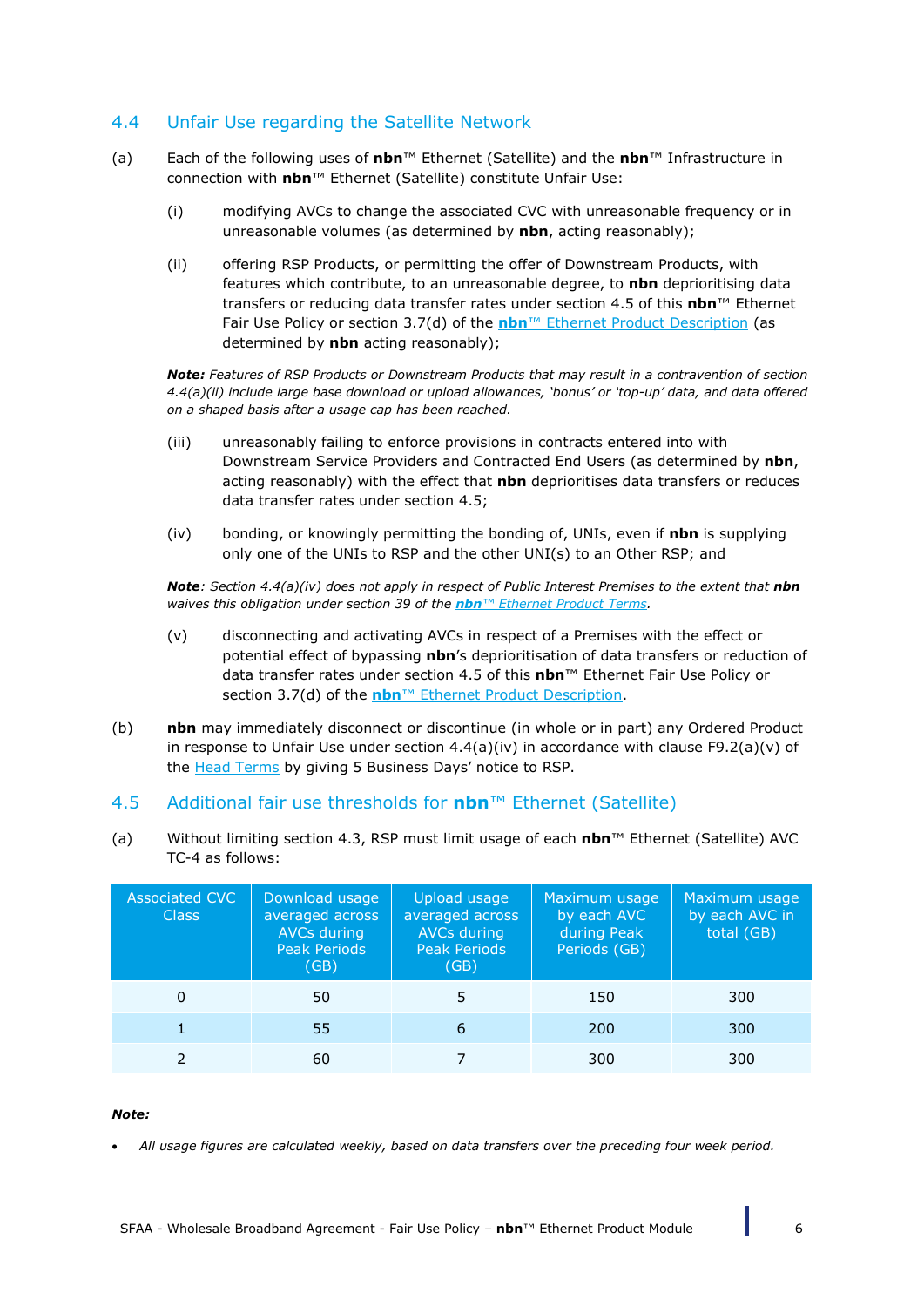- *Average usage across AVCs is calculated based on (1) all AVCs associated with each CVC and (2) all AVCs associated with each CVC Class on each Beam.*
- *Maximum usage by each AVC includes both upload and download usage. Maximum usage by each AVC in total is calculated based on data transfers in both Peak Periods and Off Peak Periods.*
- *Usage is measured based on Layer 2 frames calculated in accordance with section 2.2.2.1 of the <i>nbn*™ *Ethernet Product Technical Specification, section 2.1 of the Network Interface Specification – AVC and section 2.1 of the Network Interface Specification – CVC.*
- *Section [4.5\(a\)](#page-5-3) does not apply in respect of Public Interest Premises to the extent that nbn waives any obligation in section [4.5\(a\)](#page-5-3) under section 39 of the nbn™ Ethernet Product Terms.*
- (b) If RSP fails to enforce any limitation in section [4.5\(a\),](#page-5-3) **nbn** may (without limiting any rights that **nbn** may have in relation to such failure under section [4.5\(c\)](#page-6-1) or the Head Terms):
	- (i) deprioritise data transfers of any AVC or CVC contributing to the failure; and
	- (ii) reduce, to 256 Kilobits per second for uploads and 256 Kilobits per second for downloads, the maximum data transfer rate of any AVC contributing to the failure,

<span id="page-6-2"></span>until **nbn** determines that RSP is complying with all limitations in section [4.5\(a\).](#page-5-3)

*Note: Data transfer rates in section [4.5\(b\)\(ii\)](#page-6-2) are subject to the limitations in section 13 of the nbn™ Ethernet Product Description.*

- <span id="page-6-1"></span>(c) If RSP uses the capacity of the Satellite Network in excess of the average download and upload usage limitations in section [4.5\(a\),](#page-5-3) RSP must pay the CVC Class Adjustment Charge set out in the **nbn™** Ethernet Price List.
- <span id="page-6-3"></span>(d) Without limiting section [4.3,](#page-4-0) RSP must ensure that the maximum utilisation of the capacity of each **nbn**™ Ethernet (Satellite) CVC TC-4 is limited to the following:
	- (i) 90% in any 10 hours in a calendar day;
	- (ii) 100% in any 3 continuous hours; and
	- (iii) 100% in any 5 hours in a calendar day.

*Note: Section [4.5\(d\)](#page-6-3) does not apply in respect of Public Interest Premises to the extent that nbn waives any obligation in this section [4.5\(d\)](#page-6-3) under section 39 of the nbn™ Ethernet Product Terms.*

- (e) If RSP fails to comply with section [4.5\(d\)](#page-6-3) in respect of a CVC, **nbn** may (without limiting any rights that **nbn** may have in relation to such failure under the Head Terms):
	- (i) decline AVC orders or modifications for AVCs associated with the CVC; and
	- (ii) suspend the supply of any AVCs associated with the CVC,

until **nbn** determines that RSP is complying with all limitations in section [4.5\(d\).](#page-6-3)

*Note: This nbn™ Ethernet Fair Use Policy does not apply to the first Satellite Test Service supplied to RSP* to the extent set out in section 8 of the *nbn*™ Ethernet Product Description and section 34 of the *nbn™ Ethernet Product Terms.*

#### <span id="page-6-0"></span>4.6 Additional fair use thresholds for **nbn**™ Ethernet (Wireless)

Without limiting section [4.3,](#page-4-0) RSP must not use or permit the use of **nbn**™ Ethernet (Wireless) AVC TC-4 as an input to an RSP Product or Downstream Product:

(a) where the average download usage for RSP's Ordered Products using the Wireless Network exceeds 200GB of data in a calendar month; or